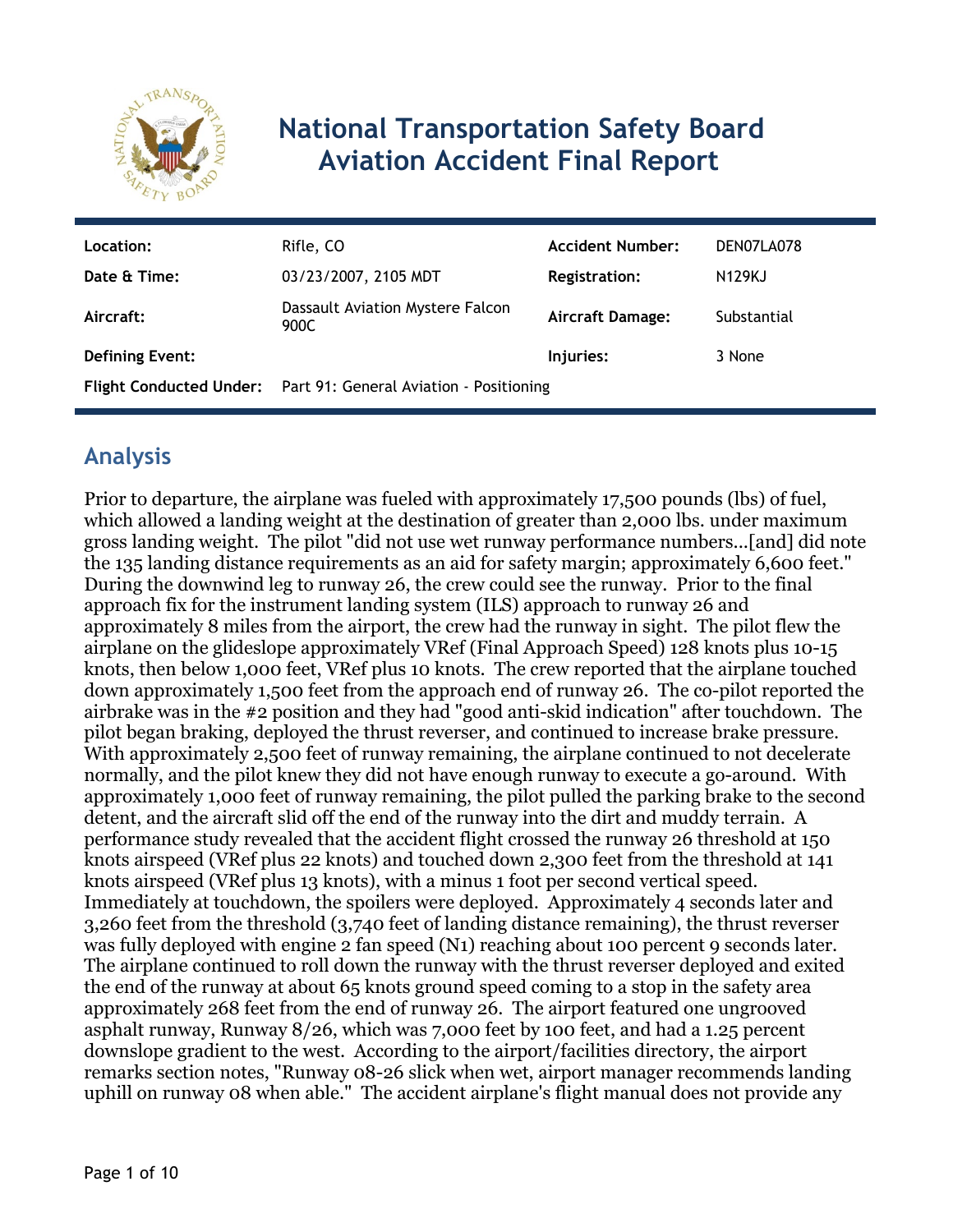data on runway slope effect on the landing distance, therefore, the distances mentioned above would increase for landing on runway 26 which has a negative (down) 1.25 percent slope. Since 2001, 12 business jet aircraft have experienced a runway overrun on runway 26. All but one of the overruns included "wet" runway conditions. Since the accident, the runway has been grooved and plans are proceeding with a runway improvement project.

## **Probable Cause and Findings**

The National Transportation Safety Board determines the probable cause(s) of this accident to be: The pilot's improper decision to land with excessive airspeed during the approach and failure to obtain the proper touchdown point, which resulted in a runway overrun. Contributing factors were the pilot's failure execute a missed approach, to use available reverse thrust in a timely manner, and the wet, ungrooved, downsloped runway.

#### **Findings**

Occurrence #1: OVERRUN Phase of Operation: LANDING - ROLL

Findings

- 1. (C) AIRSPEED(VREF) EXCESSIVE PILOT IN COMMAND
- 2. (C) PLANNING/DECISION IMPROPER PILOT IN COMMAND
- 3. (F) MISSED APPROACH NOT PERFORMED PILOT IN COMMAND
- 4. (C) PROPER TOUCHDOWN POINT NOT ATTAINED PILOT IN COMMAND
- 5. (F) THRUST REVERSER INADEQUATE
- 6. (F) TERRAIN CONDITION WET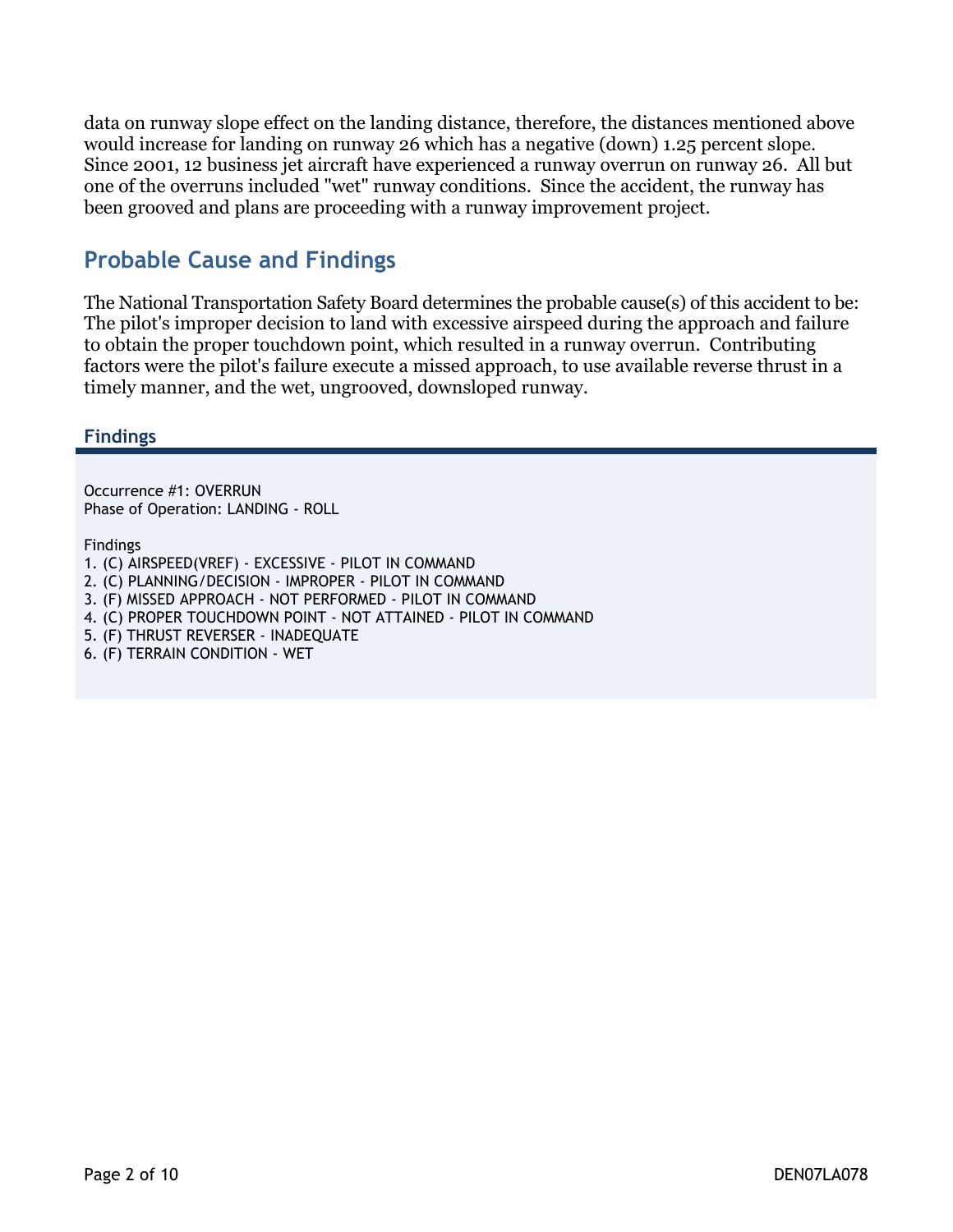## **Factual Information**

#### HISTORY OF FLIGHT

On March 23, 2007, approximately 2105 mountain daylight time, a Dassault Aviation Mystere Falcon 900C business jet, N129KJ, sustained substantial damage during a runway overrun while landing at Garfield County Regional Airport (RIL), Rifle, Colorado. The certificated airline transport pilot, co-pilot, and flight attendant were not injured. The airplane was operated by XOJET, Inc., McClellan, California, and registered to Ohana Aircraft Ltd. LLC., Redwood City, California. Night visual meteorological conditions prevailed, and an instrument flight rules flight plan was filed for the Title 14 Code of Federal Regulations (CFR) Part 91 positioning flight. The flight departed Scottsdale, Arizona, and was destined for RIL.

According to statements submitted by the pilot and co-pilot, prior to departure, the airplane was fueled with approximately 17,500 pounds (lbs) of fuel, which allowed a landing weight at RIL of greater than 2,000 lbs. under maximum gross landing weight. The crew stated that they had operated in and out of RIL many times in the past several days, and the pilot "was very comfortable with the weather [and] performance numbers planned." The pilot remembered observing a weather report that reported light rain at RIL; however, the report was not current after the flight departed Scottsdale. The pilot "did not use wet runway performance numbers...[and] did note the 135 landing distance requirements as an aid for safety margin; approximately 6,600 feet."

The crew reported the en route portion of the flight was uneventful. As the airplane approached RIL, the crew checked the automated surface observing system (ASOS) report which reported the sky overcast at 4,000 feet and no rain. During the downwind leg to runway 26, the crew could see the runway. Prior to the final approach fix for the instrument landing system (ILS) approach to runway 26 and approximately 8 miles from the airport, the crew had the runway in sight. The crew communicated their intentions on the RIL common traffic advisory frequency (CTAF). The pilot flew the airplane on the glideslope approximately Vref (Final Approach Speed) 128 knots plus 10-15 knots, then below 1,000 feet, Vref plus 10 knots. The pilot stated that the airplane touched down approximately 1,500 feet from the approach end of runway 26. The co-pilot reported the airbrake was in the #2 position and they had "good anti-skid indication" after touchdown. The pilot "began braking, deployed the thrust reverser, [and] continued to increase brake pressure as it didn't seem like a normal deceleration rate. [Co-pilot] said, 'Get on it' and [the pilot] replied, 'I am' as I had max brakes applied and full reverse." With approximately 2,500 feet of runway remaining, the airplane continued to not decelerate normally, and the pilot knew they did not have enough runway to execute a go-around. With approximately 1,000 feet of runway remaining, the pilot pulled the parking brake to the second detent, and the aircraft slid off the end of the runway into the dirt and muddy terrain. The crew shutdown the engines and exited the airplane via the forward cabin door.

A witness reported that during the accident, he was on the ramp across from the airport gate 2 and was waiting to the airplane after landing and taxi. He stated that the ramp was wet from rain that had ended about 30 minutes prior to the accident. The witness reported, "The approach speed for the aircraft looked to be fast. The [aircraft's] main wheels touched down between [taxiway intersection] alpha 4 and alpha 5, right about straight north of the airport gate 2. When the aircraft reached alpha 4, the nose wheel touched down. I heard the thrust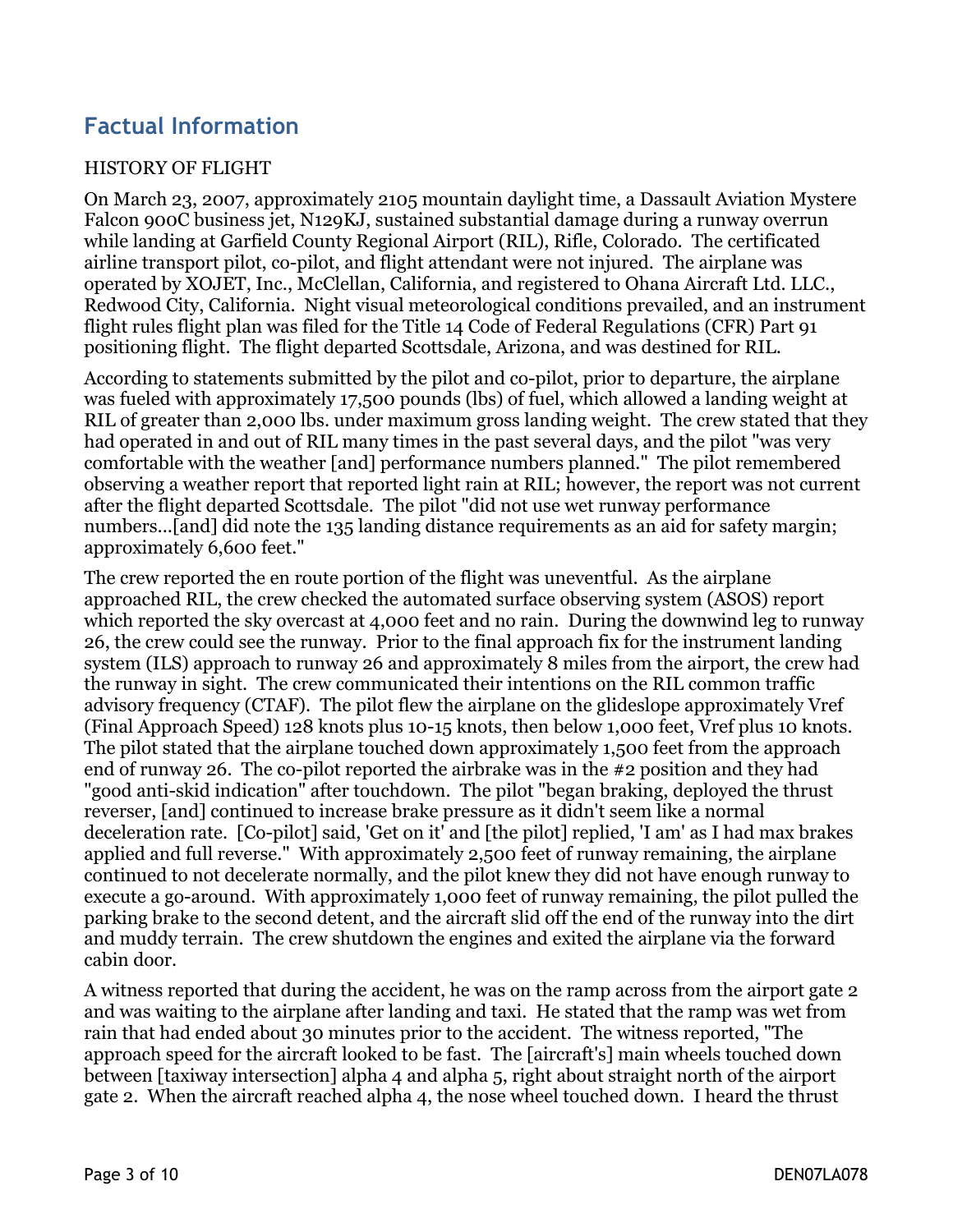reverser deploy about the 3,000 foot marker...The runway and taxiway alpha were wet from the rain." Alpha 4 taxiway intersection was located approximately 2,000 feet from runway 26 threshold and Alpha 5 was located approximately 2,700 feet from runway 26 threshold.

#### PERSONNEL INFORMATION

The pilot, age 38, held an airline transport pilot certificate with type ratings for Boeing 757, Boeing 767, Cessna CE-500, Cessna CE-750, and Dassault DA-50 airplanes. She also held a commercial pilot certificate with a rating for airplane single-engine land. Her most recent first-class medical certificate was issued on November 28, 2006, with no limitations or restrictions.

On March 2, 2007, the pilot completed a Federal Aviation Regulations (FAR) Part 135 Airman Competency/Proficiency Check. The check was conducted in a Cessna CE-750, Level D simulator, and satisfactorily completed. On August 4, 2006, the pilot completed a FAR Part 135 Airman Competency/Proficiency Check. The check was conducted in the Dassault DA-900 EX, Level D simulator, and satisfactorily completed.

According to the Pilot/Operator Aircraft Accident Report (NTSB Form 6120.1), the pilot had accumulated 8,496 total flight hours and 350 in the accident airplane make and model, of which 290 were recorded as pilot-in-command (PIC). In the 90 days preceding the accident, the pilot had accumulated 195 total flight hours, of which 193 were in the accident airplane make and model, and 75 total hours in the 30 days preceding the accident.

The co-pilot, age 42, held an airline transport certificate with type ratings for Beech BE-1900, Cessna CE-500, Cessna CE-750, and Dassault DA-50 airplanes. He also held a commercial pilot certificate with a rating for airplane single-engine land. His most recent first-class medical certificate was issued on December 11, 2006, with a limitation for corrective lenses.

On November 21, 2006, the co-pilot completed a FAR Part 135 Airman Competency/Proficiency Check. The check was conducted in the Cessna CE-750, Level D simulator, and satisfactorily completed. On May 20, 2006, the pilot completed a FAR Part 135 Airman Competency/Proficiency Check. The check was conducted in the Dassault DA-900 EX, Level D simulator, and satisfactorily completed.

According to the NTSB Form 6120.1, the co-pilot had accumulated 7,878 total flight hours and 897 in the accident airplane make and model, of which 763 were recorded as pilot-in-command (PIC). In the 90 days preceding the accident, the pilot had accumulated 37 total flight hours, of which all were in the accident airplane make and model, and 28 total hours in the 30 days preceding the accident.

#### AIRCRAFT INFORMATION

The 2000-model Dassault Aviation Mystere Falcon 900C, serial number 184, was issued an airworthiness certificate on October 3, 2000. The airplane was configured to carry 14 passengers, one cabin crewmember, and two pilots. The airplane was equipped with three Honeywell TFE 731-58R turbofan engines rated at 4,750 pounds (lbs) of thrust. The airplane was maintained under a continuous airworthiness program, and the most recent inspection was completed on March 8, 2007. At the time of the accident, the airframe had accumulated 3,130 flight hours.

#### METEOROLOGICAL INFORMATION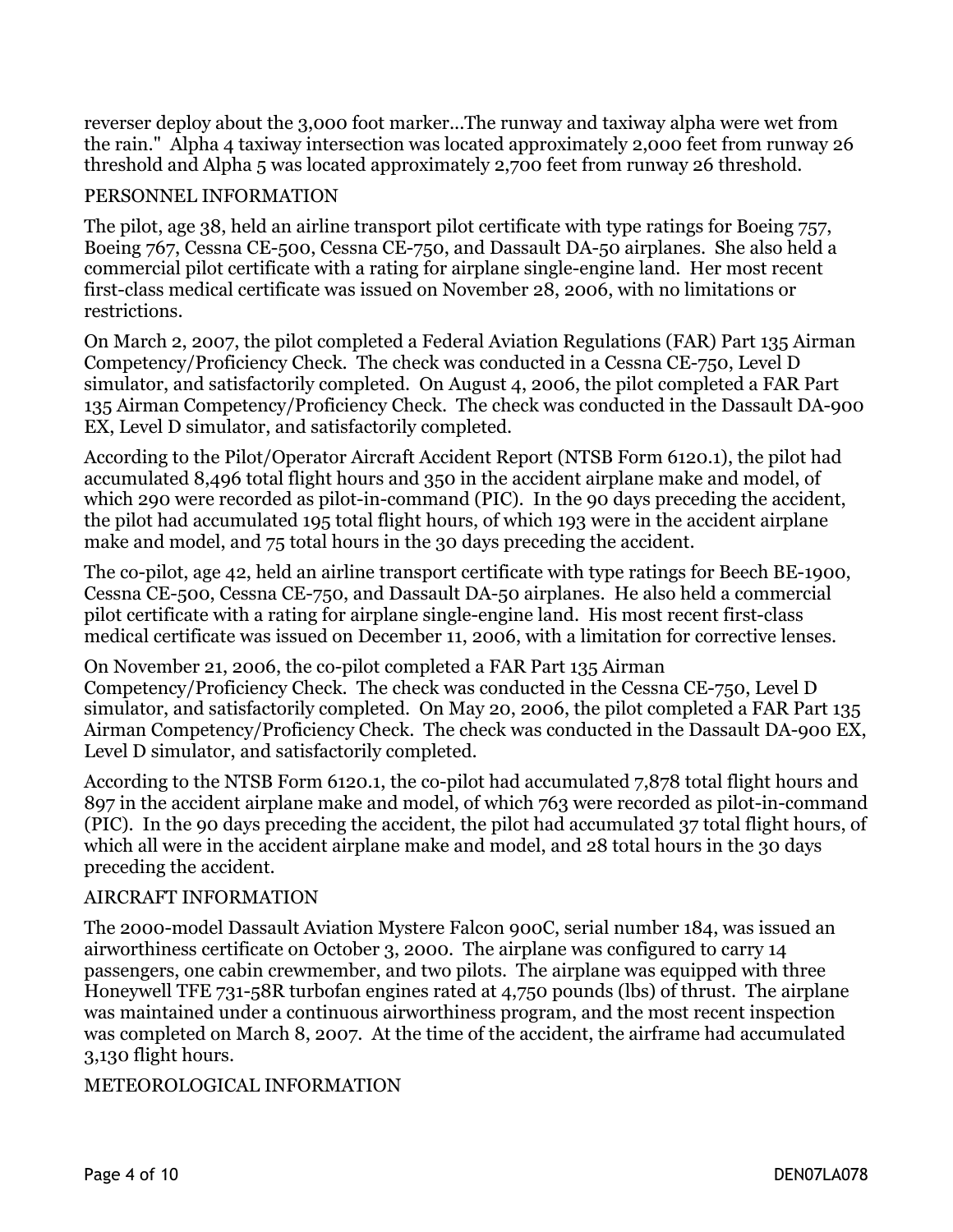At 2053, the RIL ASOS reported the wind calm, 10 statute miles visibility, sky overcast at 3,900 feet, decreasing rain, temperature 8 degrees Celsius, dew point 6 degrees Celsius, and an altimeter setting of 29.98 inches of Mercury.

#### AERODROME INFORMATION

The Garfield County Regional Airport, RIL, was a public, uncontrolled airport located approximately 3 miles east of Rifle, Colorado, at 39 degrees, 31.578 minutes north latitude, and 107 degrees, 43.616 minutes west longitude, at a surveyed elevation of 5,544 feet. The airport featured one ungrooved asphalt runway, Runway 8/26, which was 7,000 feet by 100 feet. The runway had a 1.25 percent downslope gradient to the west. According to the airport/facilities directory, the airport remarks section notes, "Runway 08-26 slick when wet, airport manager recommends landing uphill on runway 08 when able."

#### FLIGHT RECORDERS

The Cockpit Voice Recorder (CVR) installed on the accident airplane was a Honeywell 6022 SSCVR 120, serial number 3037, digital CVR. The CVR had sustained no heat or structural damage, and the audio information was extracted from the recorder without difficulty. The 2 hour recording contained the entire flight from Scottsdale to Rifle. The 30-minute recording contained the last 30 minutes of the flight. Both recordings were of excellent quality. A CVR group was not convened and a summary report was prepared using the 30-minute recording.

The Flight Data Recorder (FDR) was a Honeywell Advanced Recorder FDR (AR-FDR), model 980-4710, serial number 00624, which recorded airplane flight information in a digital format using solid-state flash memory as the recording medium. The recorder was in good condition and 26.9 hours of data were extracted normally from the recorder. As per CFR Part 121.344a, the accident airplane was required to be equipped with a FDR that recorded 57 parameters, including lateral control surface, or elevator control position. The NTSB recorders specialist determined that the elevator control position was non-functional. Review of the previous flight control ground check revealed the elevator position data were not working correctly.

#### WRECKAGE AND IMPACT INFORMATION

Dassault Falcon Jet Corporation, and XOJet, Inc. personnel responded to the accident. Examination of the accident site revealed the airplane came to rest upright and a measurement from the aircraft's tail to the end of runway 26 was 268 feet. Skids marks were noted 3 feet from the edge of the end the runway, no other marks were noted. The terrain between the runway and aircraft resting point was reported as wet clay.

Examination of the airplane by Dassault personnel revealed that the right main landing gear trunnion sheared from it's attach points, rotated up and punctured wing skin. The main landing gear strut impacted the aft spar and sheared rib 3, which compromised the wing fuel tank. The forward main landing gear trunnion exited the forward trunnion bore, and the aft spar was fractured. All 4 main landing gear tires indicated "evidence of skidding: one flat spot on each tire..."

During May 8th to May 10th, the brake system was examined by representatives from XOJet, Inc., Dassault Falcon Jet Corporation, and Messier-Bugatti. According to all the tests and inspections performed on-site, the braking system "shows no failure."

TESTS AND RESEARCH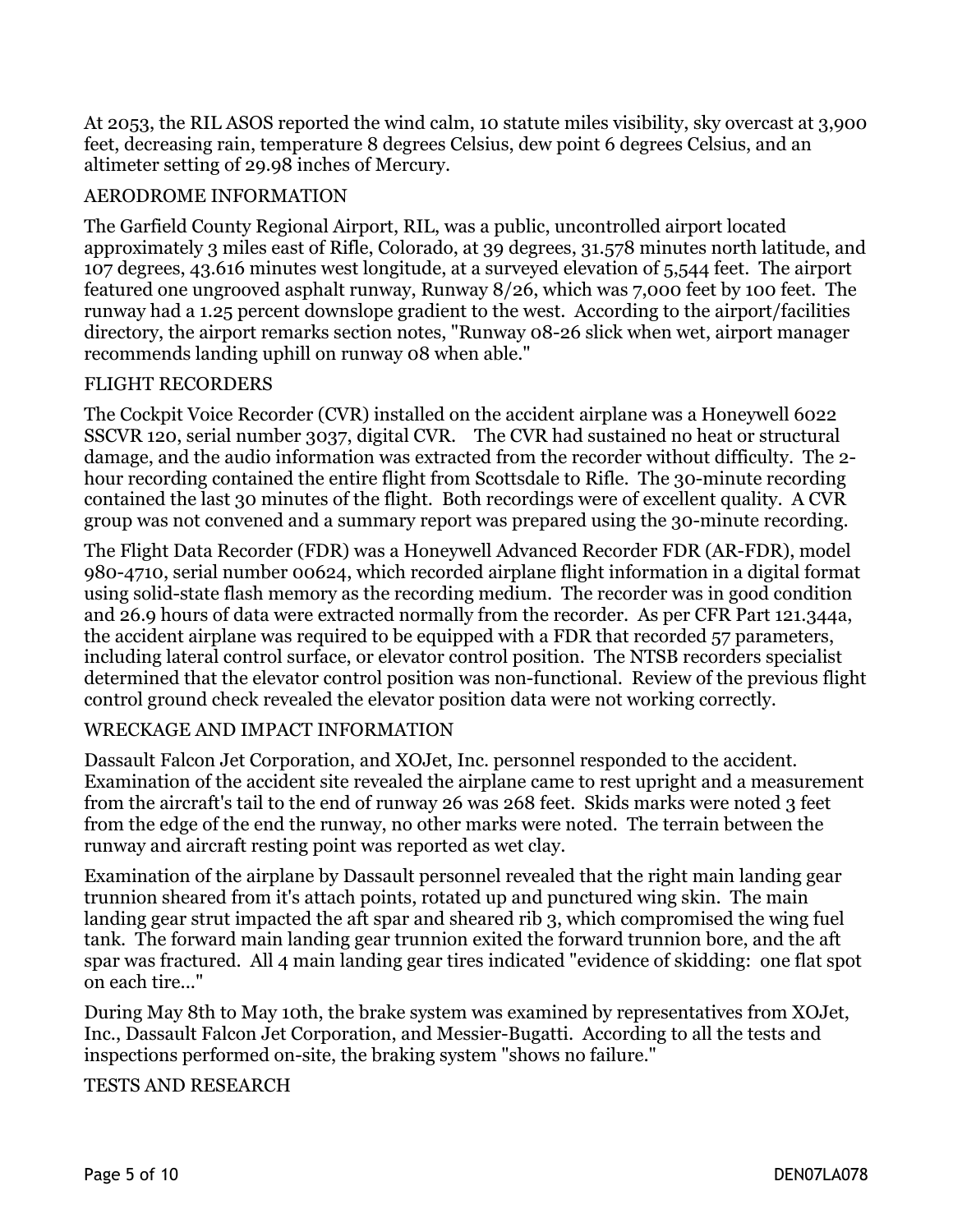#### NTSB Performance Study

Available data pertaining to the accident included the FDR. The study used the FDR data to examine the approach and landing roll performance of the flight. Calculations were performed to determine the ground track from approximately 5,800 feet mean sea level (msl), or 400 feet above ground level (agl) to where the overrun occurred. The landing point and the location of critical FDR events were determined and landing distance calculations were performed.

The accident flight crossed the runway 26 threshold at 150 knots airspeed and touched down 2,300 feet from the threshold at 141 knots airspeed, with a minus 1 foot per second vertical speed. Immediately at touchdown, the spoilers were deployed. Approximately 4 seconds later and 3,260 feet from the threshold (3,740 feet of landing distance remaining), the thrust reverser was fully deployed with engine 2 fan speed (N1) reaching about 100 percent 9 seconds later. The airplane continued to roll down the runway with the thrust reverser deployed and exited the end of the runway at about 65 knots ground speed coming to a stop in the safety area approximately 268 feet from the end of runway 26.

The Airplane Flight Manual (AFM) was reviewed to determine the landing distance required for the accident flight. Using the landing weight of 40,000 lbs (39,857 actual), and a field pressure altitude of 5,500 feet, a landing distance of 3,700 feet was calculated. According to the Federal Aviation Administration (FAA) CFR, the landing field length is the actual landing distance times a safety margin. Appendix A contains CFR section 91.1037 of Part 91, Subpart K, which defines the landing field length and safety margin. Part of the regulation includes a provision for operators who conduct flights in accordance with an approved Destination Airport Analysis Program (DAAP), which this operator was using, allows flights to land and come to a full stop within 80 percent of the runway, rather than the conventional 60 percent.

Using the 80 percent criteria, the calculated dry runway landing field length for a similarly configured airplane to the accident flight was approximately 4,625 feet, and since the reported conditions at the time of the accident indicated precipitation was falling, an additional 15 percent margin was required, which increased the landing field length to a total of 5,319 feet. The AFM does not provide any data on runway slope effect on the landing distance, therefore, the distances mentioned above would increase for landing on runway 26 which has a negative (down) 1.25 percent slope.

Data from the previous flight was examined and compared to the accident flight (see NTSB Performance Study figures). The longitudinal acceleration data indicated the two flights deceleration was fairly consistent for the majority of the ground roll until the accident flight started its excursion. The thrust reverser for the previous flight indicated deployment (transition) begins instantaneously at weight on wheels (WoW) indication and is fully deployed in a total time period of about 1.5 seconds. The accident flight deployment did not occur until 2.5 seconds after WoW indication and full deployment was completed in a total time period of 4 seconds after WoW. The thrust reverser in the Falcon 900 series airplanes is not an auto deploy system. In order for the thrust revesers to deploy, pilot action on the throttle quadrant is required once the nose wheel touches down.

#### Brake Assembly Testing

On November 12, 2007, at the facilities of Aero Precision Repair and Overhaul (A-PRO), the brake assemblies were examined. Prior to the examination, the brake assemblies were disassembled and the heat pack was inspected during the on-scene portion of the investigation.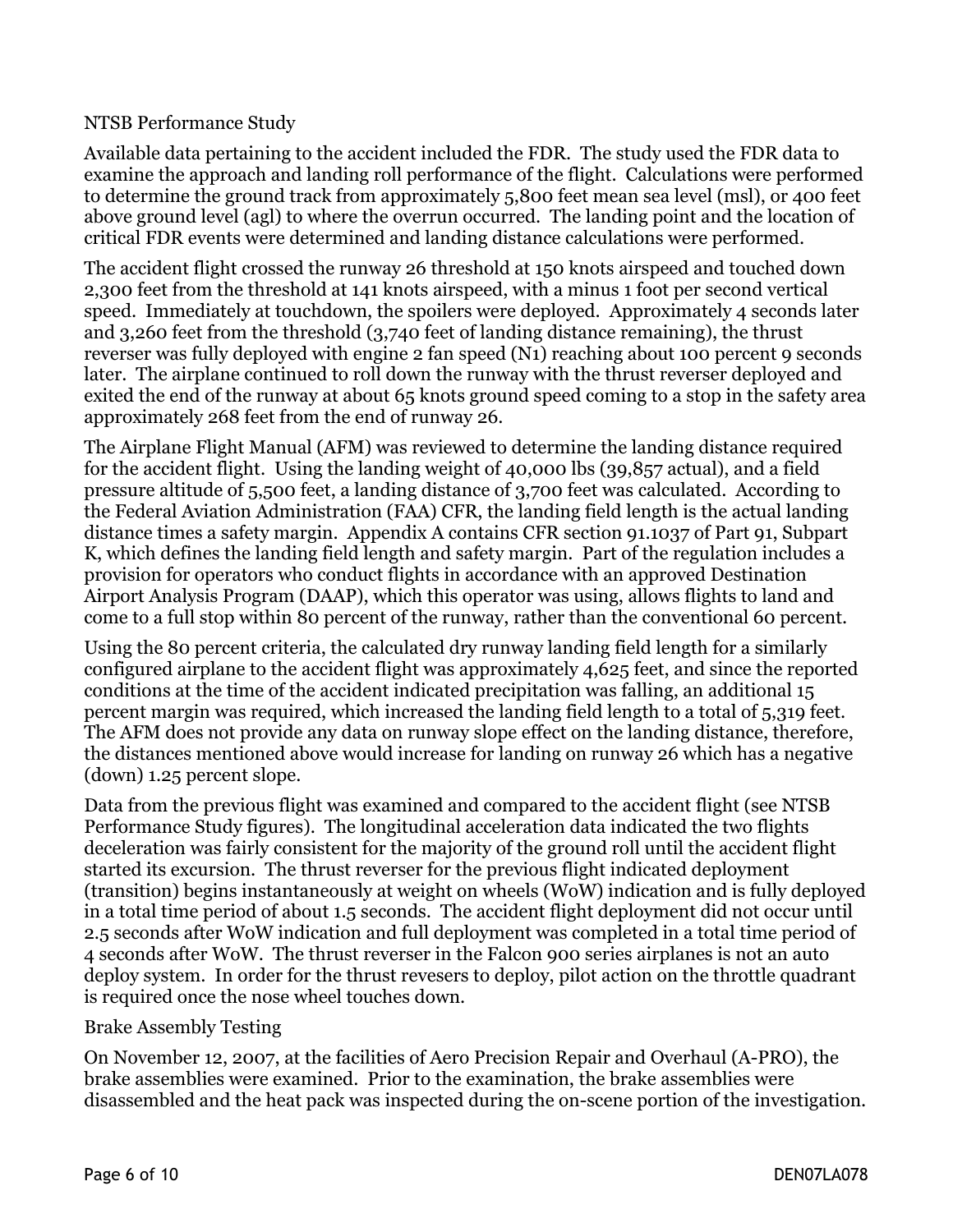The brakes were then reassembled and shipped to A-PRO for examination. According to the engineering report provided by A-PRO, the #1 position brake was initially found to have mud and stones embedded in the torque tube and around several pistons. The initial operational test could not produce an acceptable running clearance between the heat pack and pressure plate due to debris. Once cleaned, the running clearance was recorded slight below the minimum requirement. A-PRO reported, "Additional cleaning and removal of the pistons will be required to get an acceptable running clearance.

No additional discrepancies were noted with the other 3 brake assemblies during testing.

#### ADDITIONAL INFORMATION

According to the RIL airport manager, since 2001, 12 business jet aircraft have experienced a runway overrun on runway 26. All but one of the overruns included "wet" runway conditions. In the one "dry" runway conditions overrun, the airplane experienced a hydraulic failure.

The airport manager reported to the NTSB that runway 8/26 was grooved during the summer of 2007. The runway grooves extended 40 feet to the left and right of centerline, with 10 feet on each edge remaining ungrooved. The manager stated that the "runway now looks damp instead of wet...there is no pooling of water, and the runway has good drainage." In addition, the manager reported the airport was expected to receive a grant for engineering to begin on a runway improvement plan with a start date of 2008, and a completion of 2012.

On August 13, 2007, the airport manager conducted runway friction tests using a Dynatest Consulting Inc. Runway Friction Tester. Three tests were completed on runway 26, and three were completed on runway 8, at a speed of 40 miles per hour (mph). Three sections of each runway were tested; Section 1: 10 feet offset of runway centerline, Section 2: 20 feet offset of runway centerline, and Section 3: Ungrooved section. Each runway section was then tested in three sections of 2,000 feet, and measurements were taken at 250 foot intervals. Those measurements were then averaged to give a final or grand average. FAA Advisory Circular (AC) 150/5320-12C, "Measurement, Construction, and Maintenance of Skid-Resistant Airport Pavement Surfaces" (dated March 18, 1997), states that the maintenance planning and new design/construction friction levels at 40 mph are .60 and .82, respectively. The average friction readings for the runway 26 Sections 1, 2, and 3, were .68, .75, and .59, respectively.

Parties to the investigation included the Federal Aviation Administration, Salt Lake City, Utah, Dassault Falcon Jet Corp., Little Ferry, New Jersey, and XOJet, Inc., McClellan, California.

The airplane was released to the owner's representative.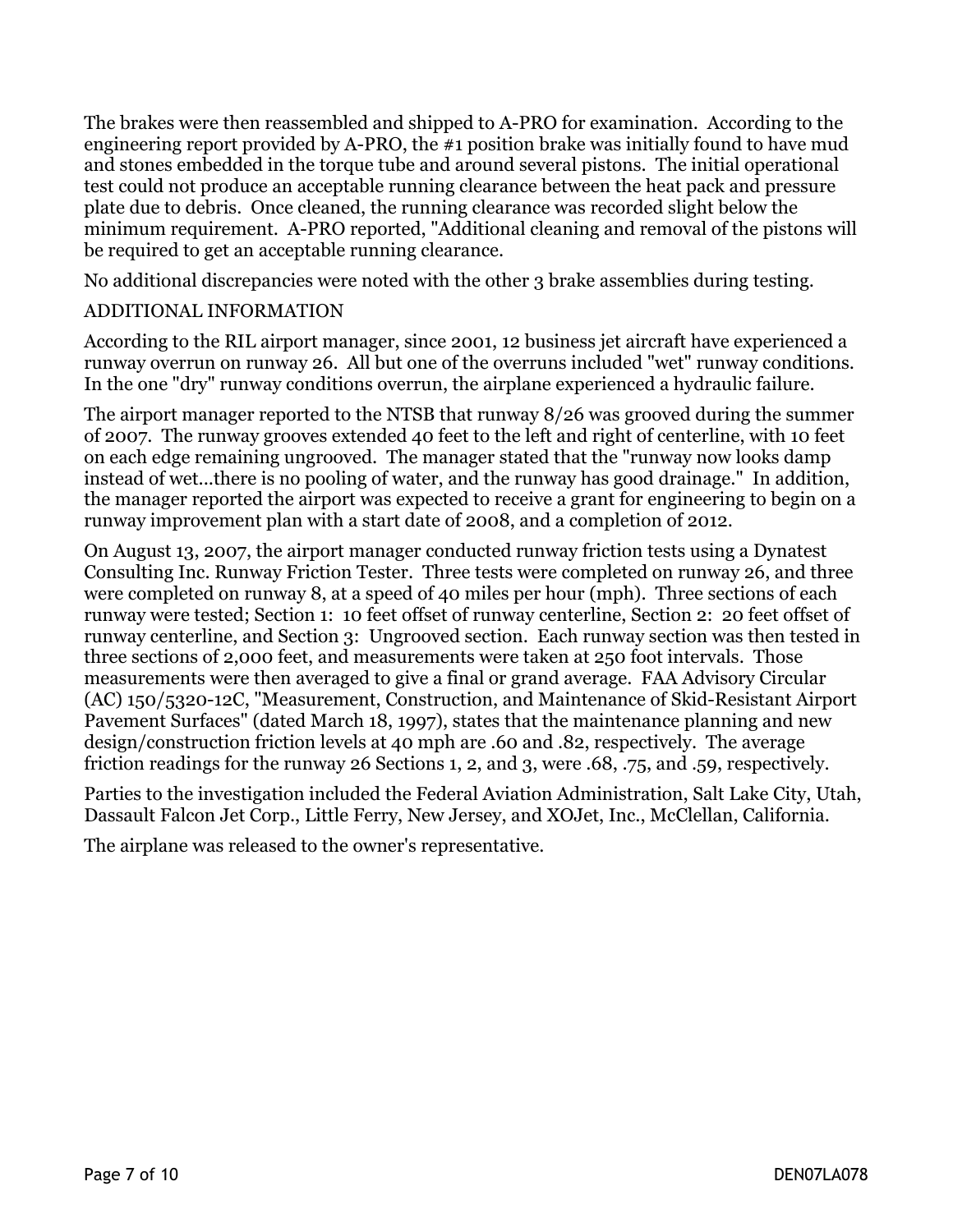#### **Pilot Information**

| Certificate:                     | Airline Transport                                                                                                                                                                                                                                  | Age:                              | 38, Male                      |
|----------------------------------|----------------------------------------------------------------------------------------------------------------------------------------------------------------------------------------------------------------------------------------------------|-----------------------------------|-------------------------------|
| Airplane Rating(s):              | Multi-engine Land; Single-engine<br>Land                                                                                                                                                                                                           | Seat Occupied:                    | Left                          |
| <b>Other Aircraft Rating(s):</b> | None                                                                                                                                                                                                                                               | <b>Restraint Used:</b>            | Seatbelt, Shoulder<br>harness |
| Instrument Rating(s):            | Airplane                                                                                                                                                                                                                                           | <b>Second Pilot Present:</b>      | Yes                           |
| Instructor Rating(s):            | None                                                                                                                                                                                                                                               | <b>Toxicology Performed:</b>      | No                            |
| <b>Medical Certification:</b>    | Class 1 Without<br>Waivers/Limitations                                                                                                                                                                                                             | <b>Last Medical Exam:</b>         | 11/01/2006                    |
| <b>Occupational Pilot:</b>       |                                                                                                                                                                                                                                                    | Last Flight Review or Equivalent: | 03/01/2007                    |
| <b>Flight Time:</b>              | 8496 hours (Total, all aircraft), 350 hours (Total, this make and model), 6090 hours (Pilot In<br>Command, all aircraft), 195 hours (Last 90 days, all aircraft), 75 hours (Last 30 days, all<br>aircraft), 10 hours (Last 24 hours, all aircraft) |                                   |                               |

# **Co-Pilot Information**

| Certificate:                     | Airline Transport                                                                                                                                                                                                                                 | Age:                         | 42. Male                      |  |
|----------------------------------|---------------------------------------------------------------------------------------------------------------------------------------------------------------------------------------------------------------------------------------------------|------------------------------|-------------------------------|--|
| Airplane Rating(s):              | Multi-engine Land; Single-engine<br>Land                                                                                                                                                                                                          | Seat Occupied:               | Right                         |  |
| <b>Other Aircraft Rating(s):</b> | None                                                                                                                                                                                                                                              | <b>Restraint Used:</b>       | Seatbelt, Shoulder<br>harness |  |
| Instrument Rating(s):            | Airplane                                                                                                                                                                                                                                          | Second Pilot Present:        | Yes                           |  |
| Instructor Rating(s):            | None                                                                                                                                                                                                                                              | <b>Toxicology Performed:</b> | No                            |  |
| <b>Medical Certification:</b>    | Class 1 With Waivers/Limitations                                                                                                                                                                                                                  | Last Medical Exam:           | 12/01/2006                    |  |
| <b>Occupational Pilot:</b>       | Last Flight Review or Equivalent:<br>11/01/2006                                                                                                                                                                                                   |                              |                               |  |
| <b>Flight Time:</b>              | 7878 hours (Total, all aircraft), 897 hours (Total, this make and model), 5455 hours (Pilot In<br>Command, all aircraft), 37 hours (Last 90 days, all aircraft), 28 hours (Last 30 days, all<br>aircraft), 10 hours (Last 24 hours, all aircraft) |                              |                               |  |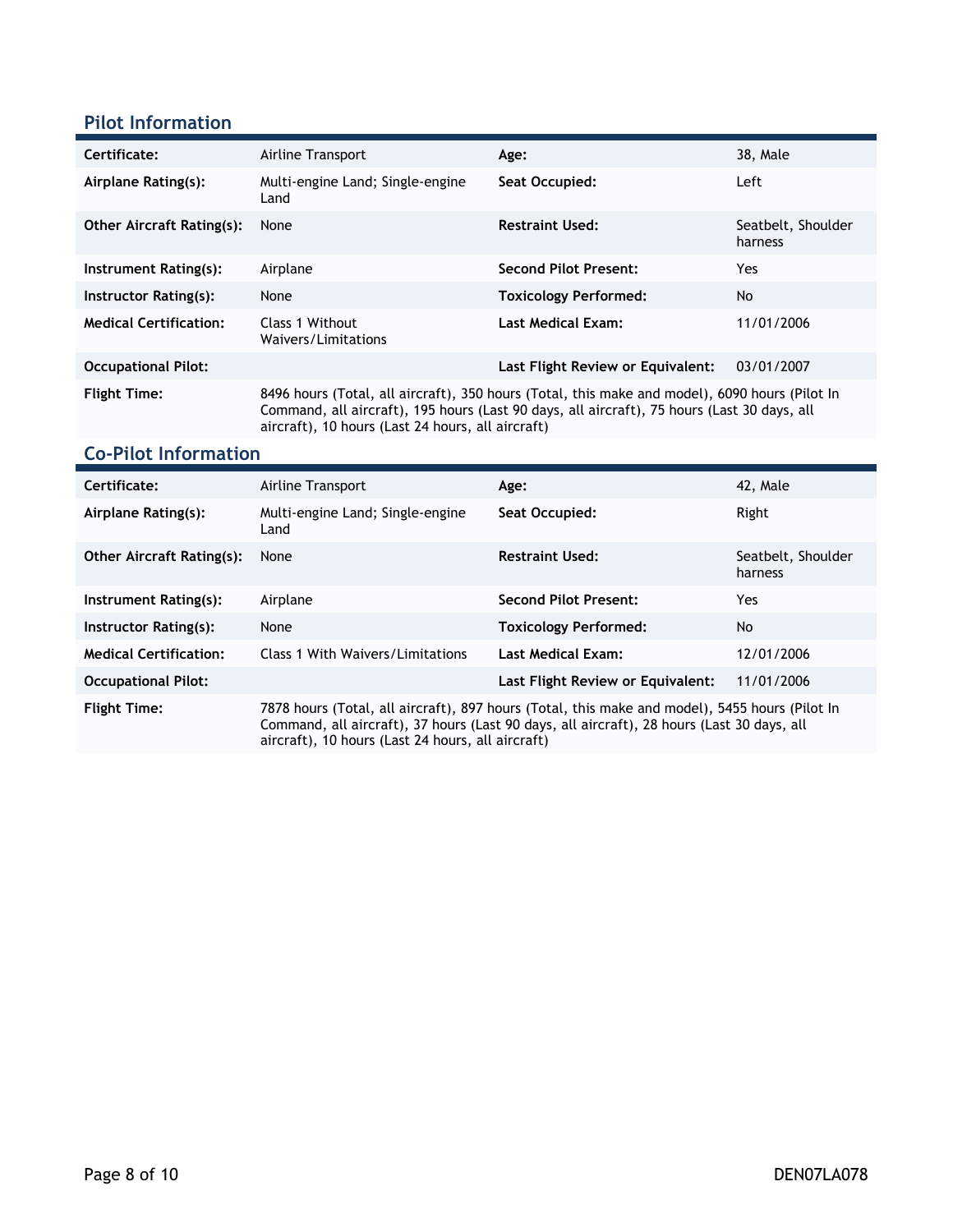## **Aircraft and Owner/Operator Information**

| Aircraft Manufacturer:            | Dassault Aviation                       | <b>Registration:</b>                         | <b>N129KJ</b>            |
|-----------------------------------|-----------------------------------------|----------------------------------------------|--------------------------|
| Model/Series:                     | Mystere Falcon 900C                     | <b>Aircraft Category:</b>                    | Airplane                 |
| Year of Manufacture:              |                                         | <b>Amateur Built:</b>                        | <b>No</b>                |
| Airworthiness Certificate:        | <b>Transport</b>                        | Serial Number:                               | 184                      |
| <b>Landing Gear Type:</b>         | Retractable - Tricycle                  | Seats:                                       | 17                       |
| Date/Type of Last Inspection:     | 03/01/2007, Continuous<br>Airworthiness | <b>Certified Max Gross Wt.:</b>              | 46700 lbs                |
| Time Since Last Inspection:       | 43 Hours                                | Engines:                                     | 3 Turbo Fan              |
| Airframe Total Time:              | 3130 Hours                              | <b>Engine Manufacturer:</b>                  | Honeywell                |
| ELT:                              | Installed, not activated                | <b>Engine Model/Series:</b>                  | <b>TFE 731-58R</b>       |
| <b>Registered Owner:</b>          | Ohana Aircraft Ltd, LLC                 | <b>Rated Power:</b>                          | 4750 lbs                 |
| Operator:                         | XOJet, Inc.                             | <b>Air Carrier Operating</b><br>Certificate: | On-demand Air Taxi (135) |
| <b>Operator Does Business As:</b> |                                         | <b>Operator Designator Code:</b>             | AWKA                     |

## **Meteorological Information and Flight Plan**

| <b>Conditions at Accident Site:</b>     | <b>Visual Conditions</b>    | <b>Condition of Light:</b>    | Dusk                       |
|-----------------------------------------|-----------------------------|-------------------------------|----------------------------|
| <b>Observation Facility, Elevation:</b> |                             | <b>Observation Time:</b>      |                            |
| Distance from Accident Site:            |                             | Direction from Accident Site: |                            |
| Lowest Cloud Condition:                 | Thin Overcast / 3900 ft agl | <b>Temperature/Dew Point:</b> | $8^\circ$ C / 6 $^\circ$ C |
| Lowest Ceiling:                         | Overcast / 3900 ft agl      | Visibility                    | 10 Miles                   |
| Wind Speed/Gusts, Direction:            |                             | Visibility (RVR):             |                            |
| <b>Altimeter Setting:</b>               | 29.98 inches Hg             | Visibility (RVV):             |                            |
| <b>Precipitation and Obscuration:</b>   | Light $-N/A$                |                               |                            |
| <b>Departure Point:</b>                 | SCOTTSDALE, AZ (SDL)        | Type of Flight Plan Filed:    | <b>IFR</b>                 |
| Destination:                            | Rifle, CO (RIL)             | <b>Type of Clearance:</b>     | IFR.                       |
| <b>Departure Time:</b>                  | 1845 MST                    | Type of Airspace:             |                            |

## **Airport Information**

| Airport:                  | <b>GARFIELD COUNTY REGIONAL (RIL)</b> | <b>Runway Surface Type:</b>      | Asphalt     |
|---------------------------|---------------------------------------|----------------------------------|-------------|
| <b>Airport Elevation:</b> | 5544 ft                               | <b>Runway Surface Condition:</b> | Wet         |
| <b>Runway Used:</b>       | 26                                    | IFR Approach:                    | None        |
| Runway Length/Width:      | 7000 ft / 100 ft                      | VFR Approach/Landing:            | Straight-in |